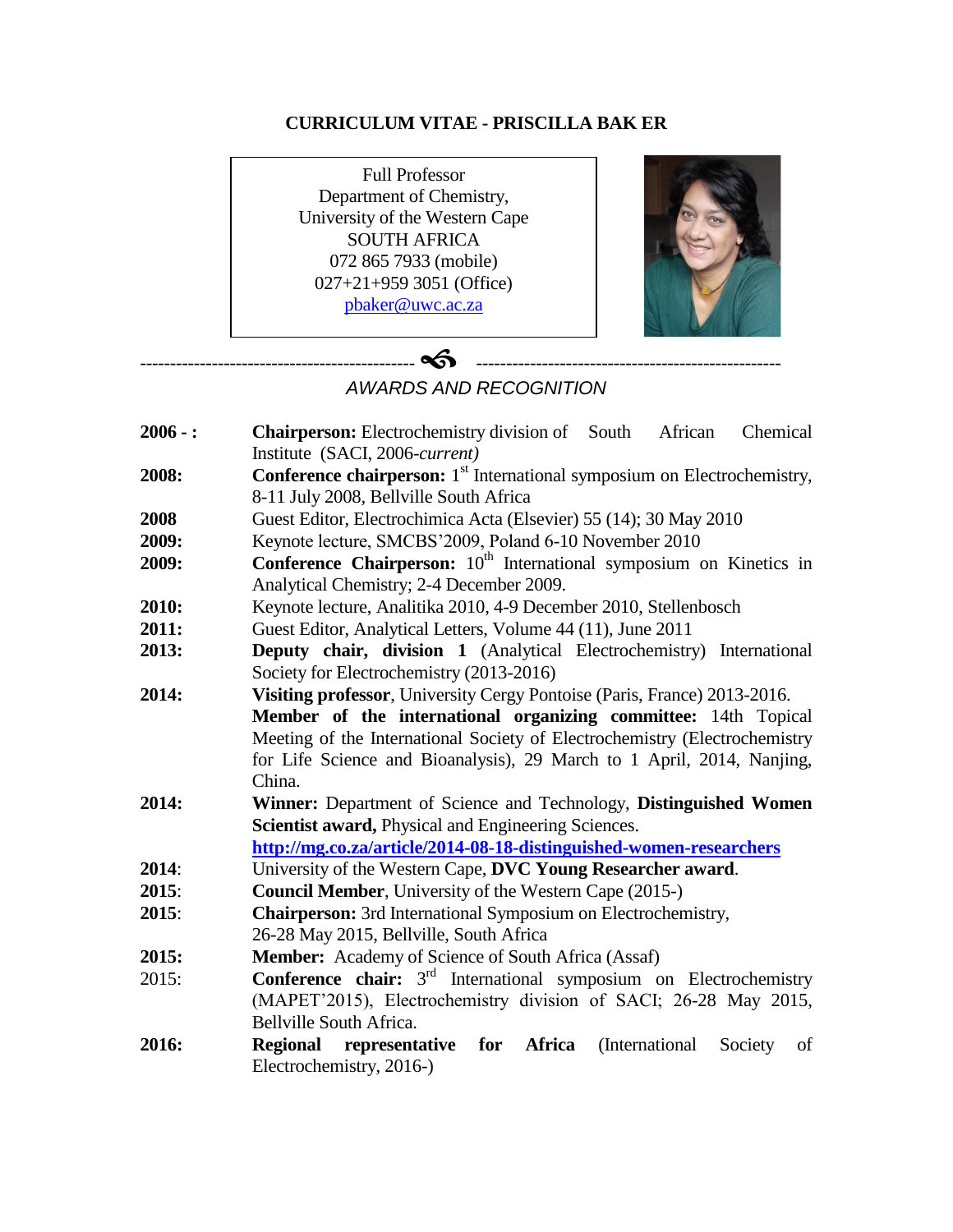## *LEADERSHIP POSITIONS*

**Co-leader:** Sensor research laboratory, Chemistry department, UWC, 2004 **Chairperson:** Electrochemical division of SACI (ElectrochemSA), 2007- **Deputy Chairperson:** Electroanalytical Chemistry (Division 1) International Society for Electrochemistry (2013-)

**Deputy HOD:** Chemistry department (2011-)

**Regional representative for Africa:** International Society of Electrochemistry (2016-)

## *EDUCATIONAL QUALIFICATIONS*

**Bachelor of Science** (1990, University of Cape Town) **National Diploma in Analytical** (1993, Cape Peninsula University of Technology) **BSc Honours** (Chemistry) (1995, UWC)

**MSc Chemistry**: "The evaluation of trace metals in the atmosphere" (1997, University of the Western Cape)

**Ph.D Chemistry:** "Synthesis and Characterisation of novel metal tinoxide composites as anodes for phenol degradation" (2004, University of Stellenbosch)

### *PROFESSIONAL ACTIVITIES:*

| <b>Journal Reviewer:</b> | Analytica Chimica Acta; Journal of Applied polymer Science         |
|--------------------------|--------------------------------------------------------------------|
|                          | Biosensors Bioelectronics; Talanta; Electrochimica Acta and others |
| <b>Guest editor:</b>     | (i) Electrochimica Acta special issue "Sensors and Sensor          |
|                          | Technology"; Electrochimica Acta 55 (14), 30 May 2010              |
|                          | (ii) Analytical Letters, Volume 44 (11) June 2011                  |

### COLLABORATIONS

**ESNAM (European network)** 2012-2013 Artificial muscles and actuators *Partners:* 15+ European, African and UK partners **Marie Curie FP7 Mobility programme:** 2013-2018; Cancernanosens *Partners:* 13 European and African countries **NSF Materials world network research cooperation programme** (2010-2013) *Partners:* Prof PGL Baker (University of the Western Cape, RSA) and Prof O Sadik (State University of New York, Binghamton, USA); **South Africa – Germany Key International Scientific Cooperation** (2011-2013) *Partners:* Prof PGL Baker (University of the Western Cape, RSA) and Prof C Wittmann (Neubrandenburg University, Neubrandenburg, Germany); Water Research Commission (2009-2015) **University Cergy Pontoise:** French Embassy bursary programme, DST/ COST researcher exchange (2013-2015).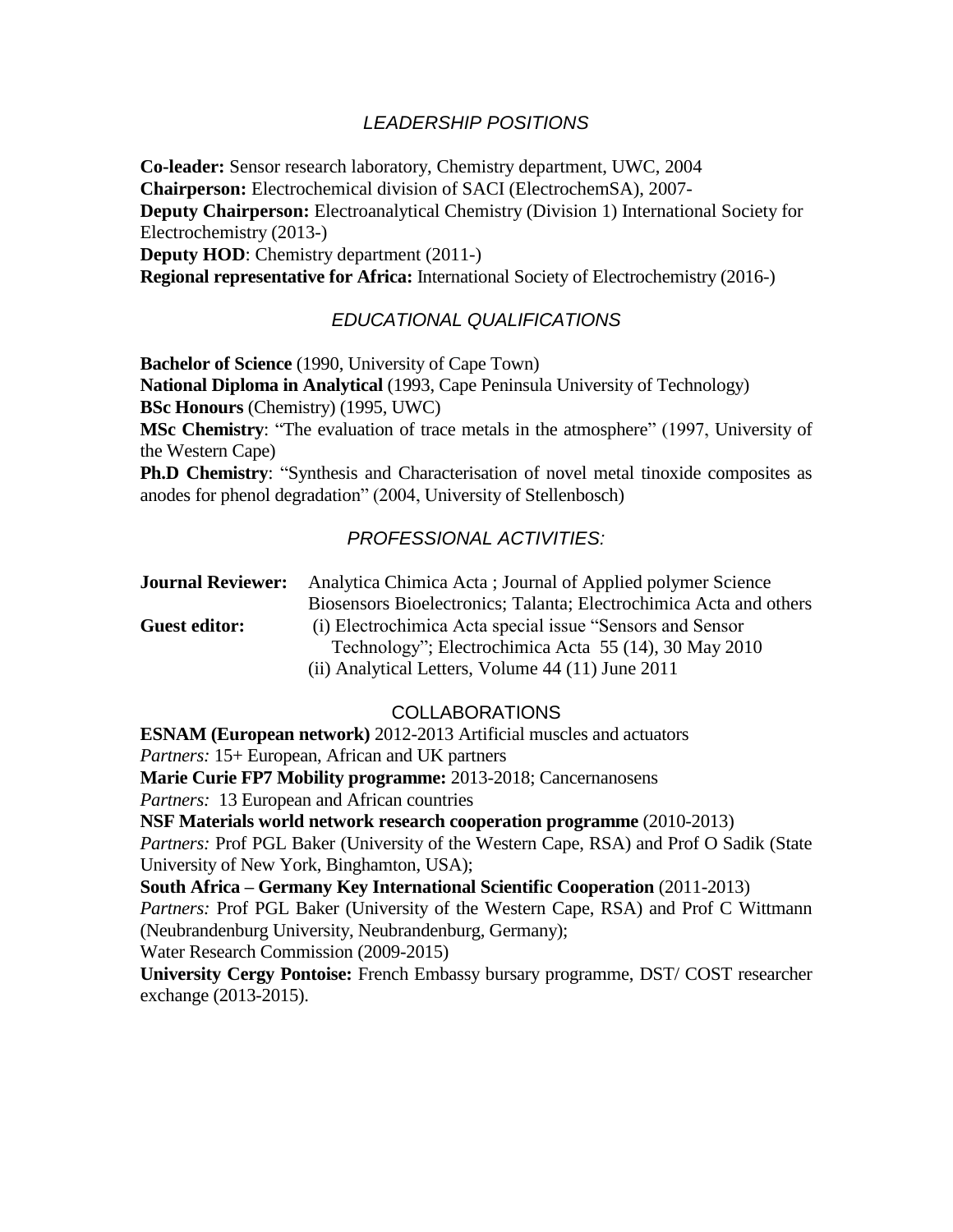### *SUPERVISION*

#### **Post-Graduate training**

#### *PhD completed:*

Richard Akinyeye (2007), Immaculate Michira (2007), Vernon Somerset (2007), Michael Klink (2007), Joseph Owino (2010), Everlyne Songa (2010), Zelo Mangombo (2010), Jasmina Martinovic (2010), Omotayo Arotiba (2010), Fanelwa Rachel Ngece (2011), Munkombwe Muchindu (2011), Heidi Richards (2012), Rasaq Olowu (2012), Peter Ndangili (2012), Kanyisa Nohako (2013), Euodia Hess (2013), Milua Masikini (2013), Stepehn Mailu (2013), Oluwakemi Tovide (2014), Nolubabalo Matinise (2014), Christopher E Sunday (2014), Mawethu Bilibana (2014), Gcineka Mbambisa (2015), Xolile G Fuku (2015).

#### *Post-doctoral fellows:*

Dr Amir Al Ahmid (2006-2007), Dr Raju Khan (2008), Dr Anna Ignaszak (2008), Dr Tesfaye Waryo , Dr Faiza Iftikhar (2009-2010), Dr Abd Baleg (2014), Dr Milua Masikhini (2015-2016). Dr Christopher Sunday (2015-2016),

#### *Visiting researchers:*

Lucian Zamfir: University of Bucharest September –November 2014 Molla Tefera: University of Addis Ababa, August- November 2015 Abdellatif Ait Lahcen, University of Hassan II-Casablanca, September- November 2015 Romain Petit (MSc), University Cergy Pontoise, April-August 2016 Jonathan Chrun (MSc), University Cergy Pontoise, April-August 2016

*Co-ordinator of BSc Chemistry Honours programme* Enrollment 2014: 11 full time students Enrollment 2015: 22 full time students Enrollment 2016: 29 full time students

*Visiting professor:* University of Bangor (Wales, UK) – 2003 and 2005 (2 weeks each) Coimbra University (Portugal) – 2004 (4 weeks) State University of New York, Binghamton (USA) – 2012 University of Cergy Pontoise (France) – 2013, 2014, 2015 and 2016 (2 weeks each)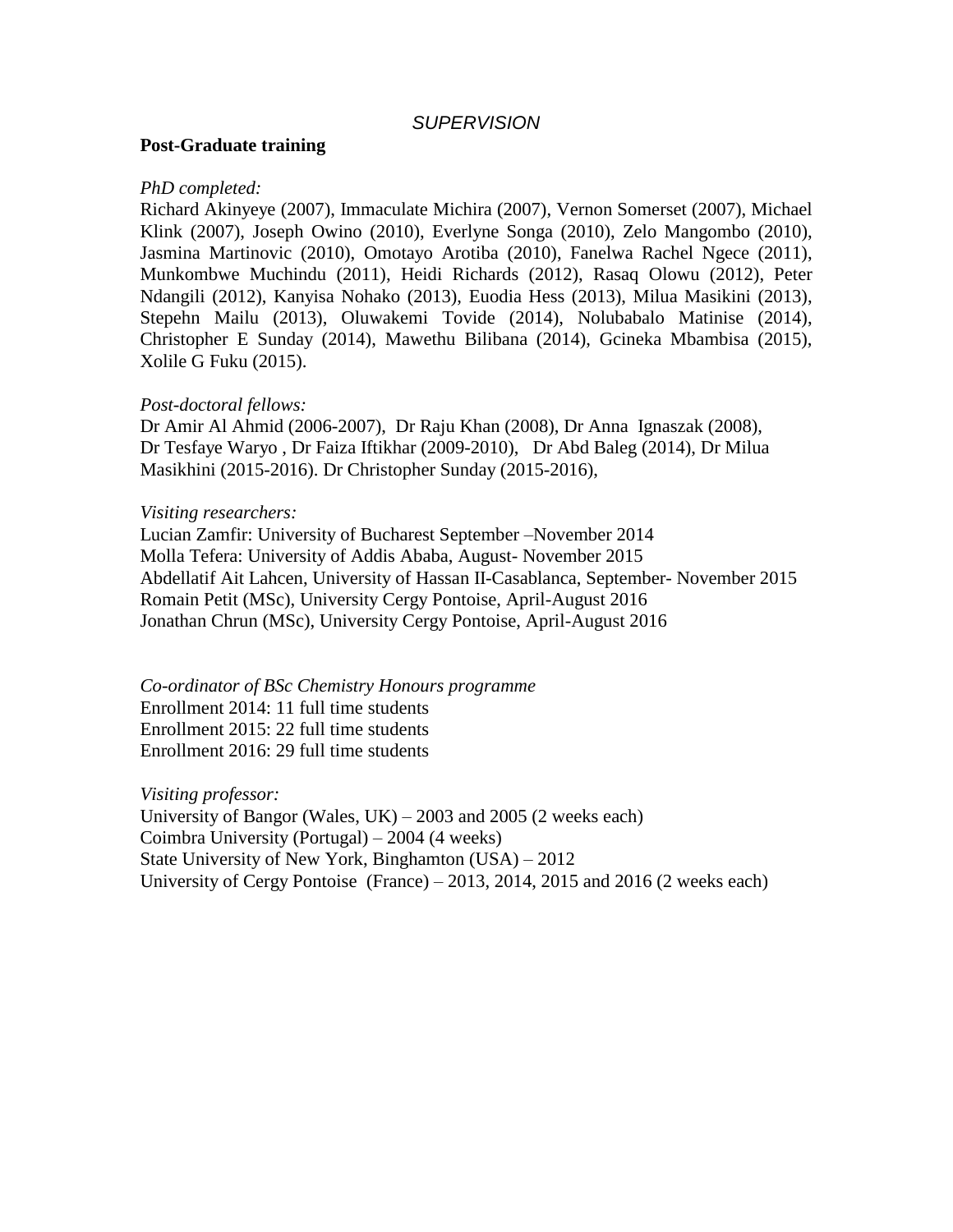#### *RESEARCH PROFILE*

Professor Priscilla Baker is co-leader of SensorLab, an electrochemistry research group in the department that focuses on the fundamental and applied electrodynamics of materials and sensors. Her specialisation is in the application of frequency modulated electrochemical techniques, notably electrochemical impedance spectroscopy – a technology that characterises organic and inorganic materials according to their equilibrium electrical properties – to the design and evaluation of electrochemical smart materials. These materials include hydrogels produced from polysulfone (a group of plastics that are moldable at certain temperatures), a product that can be applied in organic fuel cells and as membrane materials for water treatment. Researchers under her supervision have developed novel polyamic acid composites – usually thin film with thermal and mechanical properties – that have been applied in the design of immunosensors that can detect the presence of mycotoxins (toxic chemicals produced by fungi) in fish species and water analysis. Baker's more recent research includes the design and evaluation of novel electroactive actuator systems (materials that change in size or shape when stimulated by an electric field) for atmospheric monitoring. Baker collaborates with researchers in US, Germany and France, partnerships that lead to numerous student exchange opportunities. She is also an active member of two research consortia funded by the Seventh Framework Programme (or FP7) of the European Commission, specifically the European Scientific Network for Artificial Muscles (ESNAM) and the Marie Curie International Research Staff Exchange Scheme (IRSES). She has participated in international teaching and training programmes at University of Bangor (Wales, UK), Coimbra University (Portugal) and University of Cergy Pontoise (France). Baker has supervised 50+ Honours, MSc, and doctoral researchers as well as post-doctoral fellows. Students who have graduated under her supervision currently hold leadership positions at South African Police Services (Forensics), CSIR, Mintek, City of Cape Town and academic and advisory positions at academic and government institutions throughout Africa. Baker was announced Winner of the Department of Science and Technology, **Distinguished Woman Scientist** award in the category Physical and Engineering Sciences (2014) and in the same year she was awarded the **Deputy Vice Chancellor's Young researcher Award**, by the University of the Western Cape. Her research profile has been featured by leading South Africa news network publications such as **Mail& Guardian,** the woman's magazine "**KUIER**" as well as the international online publication Laboratory Marketing Spectrum, **LMS**.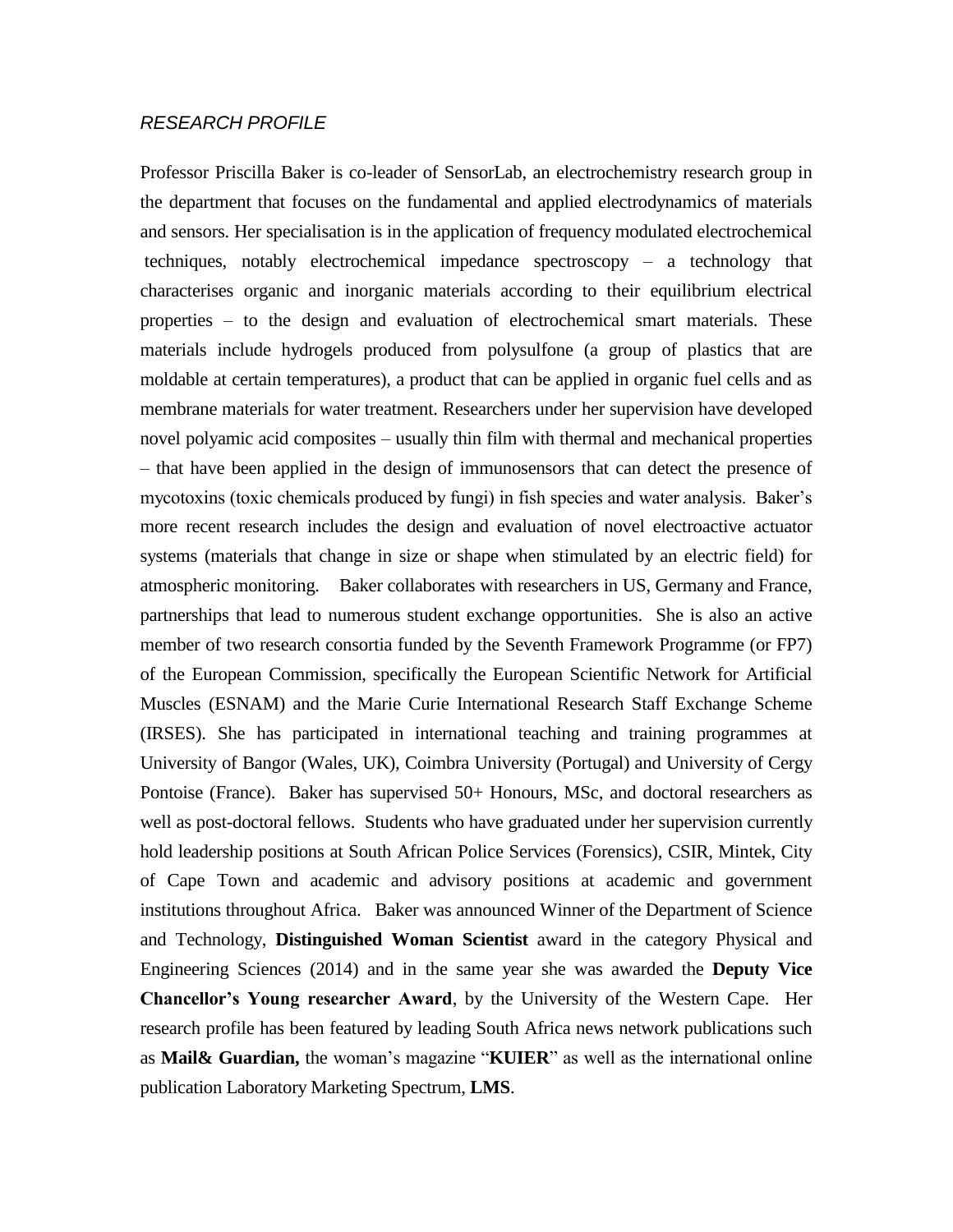## *PUBLICATIONS IN PEER REVIEWED JOURNALS:*

- 1. *Y von Schirnding , A Matthee, P Robertson\*, N Strauss, M Kibel* . Distribution of blood lead levels in schoolchildren in selected Cape Peninsula suburbs, subsequent to reduction in petrol lead; **South African Medical Journal**, Volume 91(10), October 2001.
- 2. Y von Schirnding , N Strauss , A Matthee, P Robertson\*, P Blignaut Sunscreen use and environmental awareness among beach goers in Cape Town, South Africa. **Public Health Reviews**, Volume 19 (1-4), 1991-1992, 2019-217.
- 3. PG Baker, EG Brunke, F Slemr, AM Crouch. Atmospheric mercury measurements at Cape Point, South Africa: *Atmospheric Environment* ,(36), 2002, p2549-2465.
- 4. PGL Baker, AM Crouch , R S Sanderson, W.J. Przybylowicz, C.C. Theron. Characterisation of mixed metal tin oxide thin films for application as electrocatalysts. *National Accelerator Centre, Annual Report*, March 2001.
- 5. Removal of Organic components and bacteria from Water by Electrochemical Combustion. Cronje M, Baker PGL, Knoetze J H, Sanderson R D, Crouch A M. *WRC report no. 1196/1/05, p125.*
- 6. Chemical synthesis and morphology of ß naphthalene sulfonic acid-doped polypyrrole micro/nanotubes. Richard Akinyeye, Mantoa Sekota, Priscilla GL Baker and Emmanuel Iwuoha. *Fullerenes, Nanotubes and Carbon Nanostructures* Volume 14 (1) (2006).
- 7. Polyaniline-mercaptobenzothiazole biosensor for organophosphate and carbamate pesticides. V.S. Somerset, M.J. Klink, M.M.C. Sekota, P.G.L. Baker and E.I. Iwuoha. *Analytical Letters*, 39: (1683-1698), 2006.
- 8. Electrochemical Interrogation and Sensor applications of Nanostructured Polypyrroles. Richard Akinyeye, Immaculate Michira, Mantoa Sekota, Amir Al-Ahmed, Priscilla Baker and Emmanuel Iwuoha *Electroanalysis* 18(24) 2006, 2441 – 2450.
- 9. Electrochemical and Spectroscopic Properties of Fly Ash-Polyaniline Matrix Nanorod Composites. S.E. Mavundla, V.S. Somerset, L.F. Petrik, M.J. Klink, P. Baker and E. Iwuoha. *Microchim Acta* 155, 453–458 (2006)
- 10. Electrochemical synthesis and characterization of 1,2-Naphthaquinone-4-sulfonic acid doped polypyrrole. RO Akinyeye, I Michira, M Sekota, A Al Ahmed, R Khan, PGL Baker, D Tito, CMA Brett, M Kalaji and E Iwuoha. *Electroanalysis* 19(2-3) 2007, 303-309*.*
- 11. Acetylcholinesterase-polyaniline biosensor investigation of organophosphate pesticides in selected organic solvents. Vernon S. Somerset, Michael J Klink, Priscilla G. L. Baker and Emmanuel I. Iwuoha. *Journal of Environmental Science and Health Part B* (2007) 42, 297–304.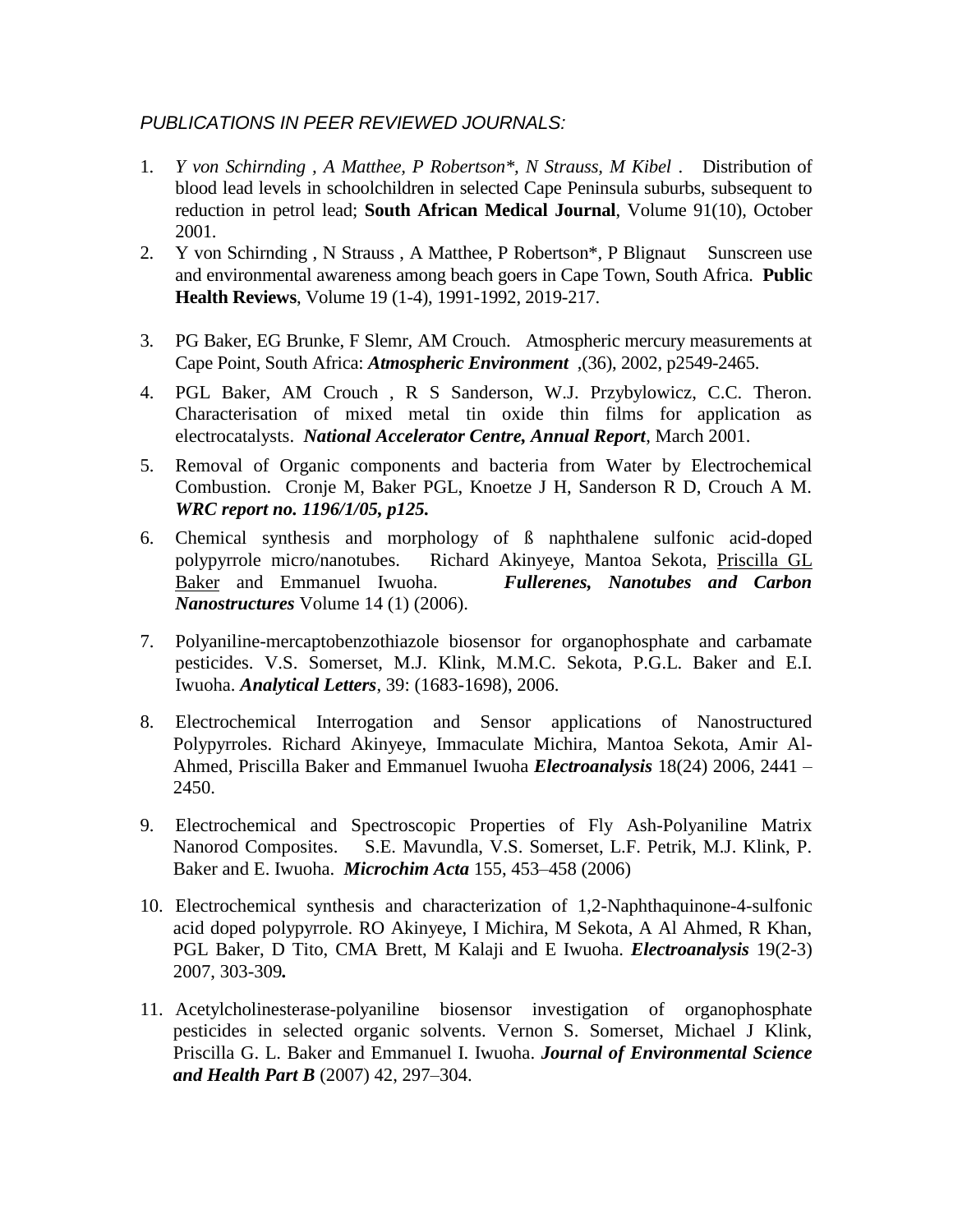- 12. PGL Baker, RD Sanderson, AM Crouch. Preparation and characterization of mixed metal tin oxide thin film electrodes. *Thin Solid Films* 515 (2007) 6691–6697.
- 13. Emmanuel Iwuoha, Rachel Ngece, Michael Klink and Priscilla Baker. Amperometric responses of CYP2D6 drug metabolism nanobiosensor for sertraline - a selective serotinin reuptake inhibitor. *IET Nanobiotechnology,* 1 (4), 2007, p62-67.
- 14. Joseph H. O. Owino, Anna Ignaszak, A. Al-Ahmed, Priscilla G.L. Baker, Hailemichael Alemu, Jane Catherine Ngila, Emmanuel I. Iwuoha. Modeling of the impedimetric responses of aflatoxin B1 immunosensor prepared on eletrosynthetic polyaniline platform. *Analytical and Bioanalytical Chemistry* 388 (2007) 1069- 1074.
- 15. V. Somerset, M. Klink, R. Akinyeye, I. Michira, M. Sekota, A. Al-Ahmed,P. Baker, E. Iwuoha. Spectroelectrochemical Reactivities of Novel Polyaniline Nanotube Pesticide Biosensors. *Macromol. Symp*. 2007, 255, 36–49.
- 16. I Michira, R. Akinyeye, V. Somerset, M. J. Klink, M. Sekota, A. Al-Ahmed, P. G. L. Baker,E. Iwuoha. Synthesis, Characterisation of Novel Polyaniline Nanomaterials and Application in Amperometric Biosensors. *Macromol. Symposia* (2007) 255: 57– 69.
- 17. Omotayo A. Arotiba, Anna Ignaszak, Rehana Malgas, Amir Al-Ahmed, Priscilla G.L. Baker, Selwyn F. Mapolie and Emmanuel I. Iwuoha. An electrochemical DNA biosensor developed on novel multinuclear nickel(II) salicylaldimine metallodendrimer platform. *Electrochimica Acta*, 53 (4), **2007**, 1689-1696.
- 18. Jasmina Martinovic, Ana-Maria Chiorcea-Paquim, Victor Constantin Diculescu, Juanita Van Wyk, Emmanuel Iwuoha, Priscilla Baker, Selwyn Mapolie, and Ana-Maria Oliveira-Brett. Metallo-functionalized first-generation salicylaldimine poly(propylenimine) tetraamine dendrimers: electrochemical study and atomic force microscopy imaging. *Electrochimica Acta* 53, 4907-4919, **2008**.
- 19. Joseph HO Owino, Omotayo A Arotiba, Priscilla GL Baker, Anthony Guiseppi-Elie, Emmanuel I Iwuoha. Synthesis and characterization of poly (2-hydroxyethyl methacrylate)-polyaniline based hydrogel composites. *Reactive and Functional Polymers*; 68 (**2008**) 1239-1244.
- 20. Omotayo Arotiba, Joseph Owino, Nicollette Hendricks, Tesfaye Waryo, Nazeem Jahed, Priscilla Baker, Emmanuel I. Iwuoha. An electrochemical DNA biosensor developed on a nanocomposite platform of gold and poly(propylene imine) dendrimer. *Sensors* **2008**, *8*, 6791-6809;
- 21. Nicolette R Hendricks, Tesfaye T Waryo, Omotayo A Arotiba, Nazeem Jahed, Priscilla G Baker, Emmanuel Iheanyichukwu Iwuoha. Microsomal cytochrome P450-3A4 (CYP3A4) nanobiosensor for the determination of 2,4-dichlorophenol - an endocrine disruptor compound. *Electrochimica Acta* 54, **2009**, 1925-1931.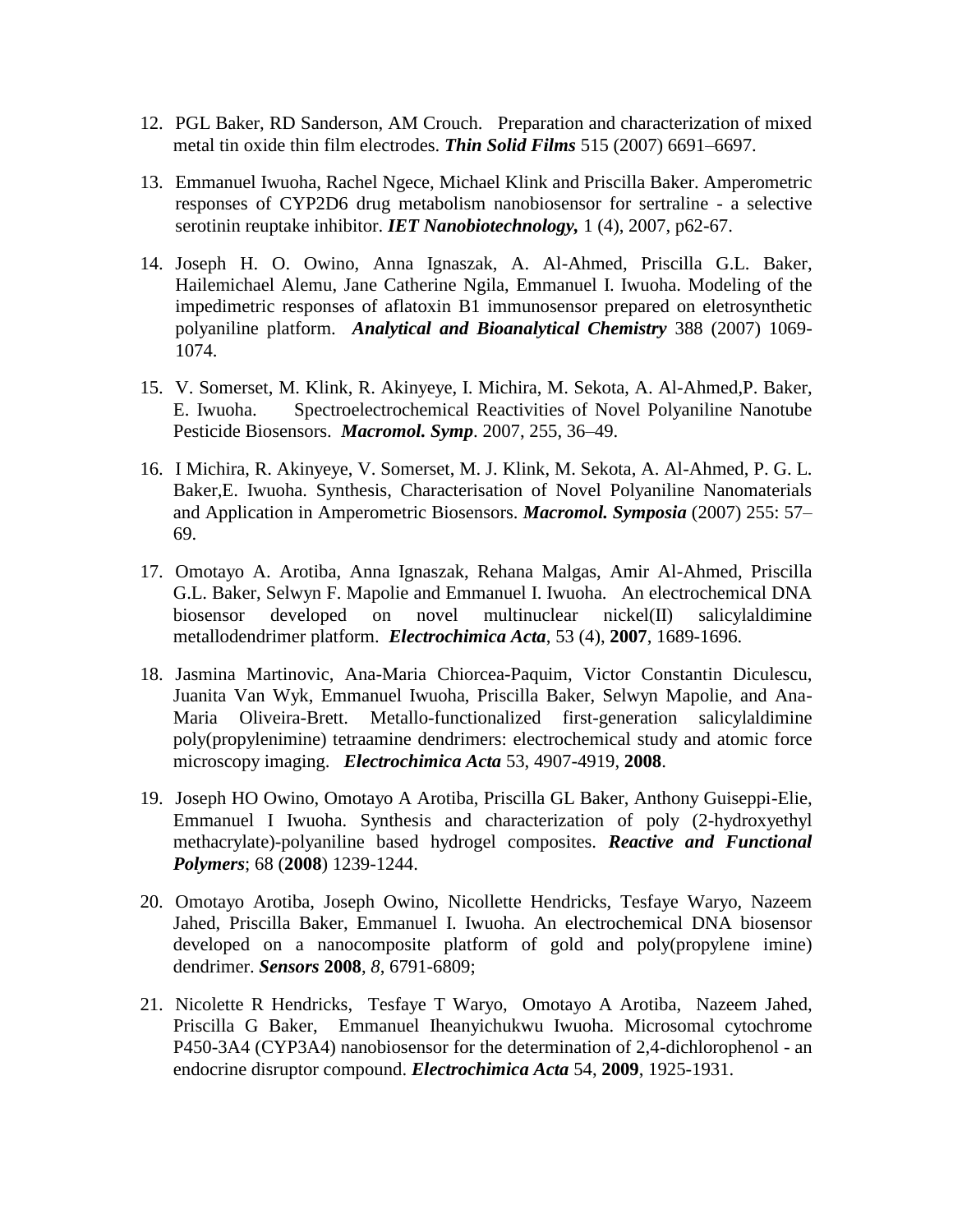- 22. Joseph H.O. Owino, Omotayo A. Arotiba, Nicolette Hendricks, Everlyne A. Songa, Nazeem Jahed, Tesfaye T. Waryo, Rachel F. Ngece, Priscilla G .L. Baker and Emmanuel I. Iwuoha Electrochemical Immunosensor Based on Polythionine/Gold Nanoparticles for the Determination of Aflatoxin B1. *Sensors* **2008**, *8*, 8262-8274.
- 23. Synthesis and Characterization of Novel Nanophase Hexagonal Poly(2,5 imethoxyaniline). Sipho E. Mavundla, Gerald F. Malgas, Priscilla Baker, Emmanuel. I. Iwuoha. *Electroanalysis* 20 (21) **2008**, p2347 – 2353.
- 24. Everlyne A. Songa, Tesfaye Waryo, Nazeem Jahed, Priscilla G. L. Baker, Emmanuel I. Iwuoha. Electrochemical Nanobiosensor for Glyphosate Herbicide and Its Metabolite. *Electroanalysis*, 21(3-5) **2009**, p 671-674)
- 25. Amperometric nanobiosensor for quantitative determination of glyphosate and glufosinate residues in corn samples. Everlyne A. Songa, Vernon S. Somerset, Tesfaye Waryo, Priscilla G. L. Baker, and Emmanuel I. Iwuoha. *Pure Appl. Chem.*, Vol. 81, No. 1, pp. 123–139, **2009.**
- 26. Amperometric hydrogen peroxide sensors with multivalent metal oxide modified electrodes for biomedical analysis. T Waryo, Pkotzian, S Begic, P Bradizlova, N Beyene, P Baker, B Kgarebe, E Turkusic, E Iwuoha, K Vytras, K Kalcher. **ICBME 2008 Proceedings 23** pp829-833, **2009**.
- 27. Polyester Sulphonic Acid Interstitial Nanocomposite Platform for Peroxide Biosensor. Amir Al-Ahmed , Peter M. Ndangili , Nazeem Jahed , Priscilla G. L. Baker and Emmanuel I. Iwuoha. *Sensors* **2009**, 9(12), 9965-9976;
- 28. Electroanalytical Determination of Catechin Flavonoid in Ethyl Acetate Extracts of Medicinal Plants. Manki S Maoela, Omotayo A. Arotiba\*, Priscilla G.L. Baker, Wilfred T Mabusela, Nazeem Jahed, Everlyne A. Songa, Emmanuel I. Iwuoha. **Int. J. Electrochem. Sci**., 4 (**2009**) 1497 – 1510
- 29. Ferrocenium hexafluorophosphate-induced nanofibrillarity of polyaniline–polyvinyl sulfonate electropolymer and application in an amperometric enzyme biosensor. Peter M. Ndangili, Tesfaye T. Waryo, Munkombwe Muchindu, Priscilla G.L. Baker, Catherine J. Ngila, Emmanuel I. Iwuoha. *Electrochimica Acta*; 55(14) **2010**, p4267- 4273.
- 30. Electrochemical impedimetry of electro-deposited poly(propylene imine) dendrimer monolayer, Omotayo Arotiba, PhD; Joseph Owino, PhD; Priscilla Baker, PhD; Emmanuel Iwuoha, PhD, **Journal of Electroanalytical Chemistry**. 638(2) **2010**, p287-292.
- 31. A Potential masking approach in the detection of dopamine on 3-mercaptopropionic acid capped ZnSe quantum dots modified gold electrode in the presence of interferences. Peter M Ndagili, Omotayo Arotiba, Priscilla G Baker, Emmanuel I Iwuoha. *Journal of Electroanalytical Chemistry* 643 (**2010**) 77-81.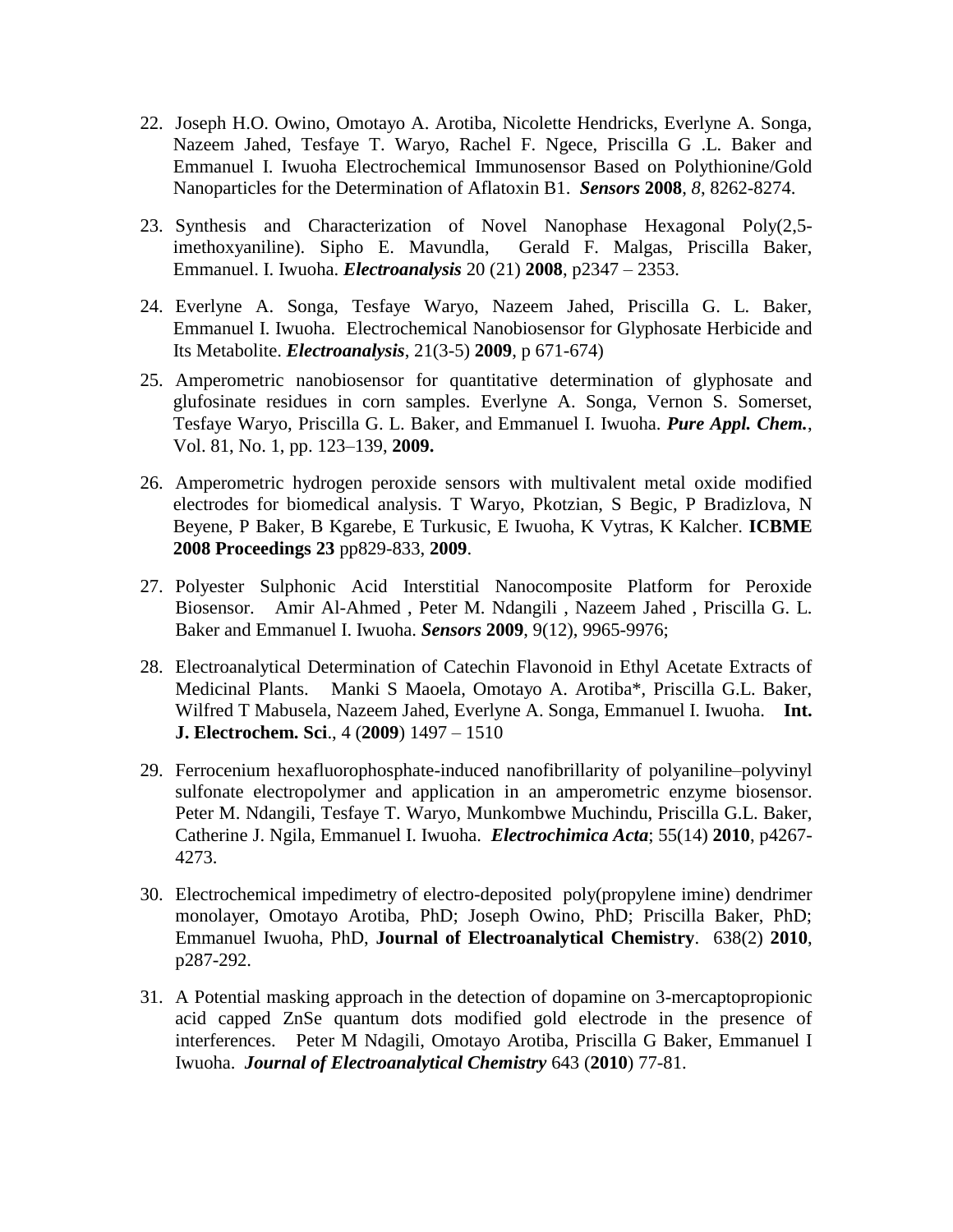- 32. Development of a tyrosinase biosensor on a novel Polyaniline-Polyvinyl Sulphonate Composite Film modified Boron-Doped Diamond (BDD) electrode. Zelo Mangombo, Priscilla Baker, Emmanuel Iwuoha, David Key. *Microchimica Acta* Vol 170 (3-4), 267-273, May **2010.**
- 33. Rasaq A. Olowu, Omotayo Arotiba, Stephen N. Mailu, Tesfaye T. Waryo, Priscilla Baker, Emmanuel Iwuoha. Electrochemical Aptasensor for Endocrine Disrupting 17β-Estradiol Based on a Poly(3,4-ethylenedioxylthiopene)-Gold Nanocomposite Platform. **Sensors** 10 (**2010**) 9872-9890.
- 34. Stephen N. Mailu, Tesfaye Waryo, Peter M. Ndangili, Fanelwa R. Ngece, Abd A. Baleg, Priscilla G. Baker, Emmanuel I. Iwuoha, Determination of Anthracene on Ag-Au Alloy Nanoparticles/Overoxidized-Polypyrrole Composite Modified Glassy Carbon electrodes. *Sensors* 10 (**2010**) 9449-9465.
- 35. Jasmina Martinovic, Juanita Van Wyk, Selwyn Mapolie, Nazeem Jahed, Priscilla Baker, Emmanuel Iwuoha. Electrochemical and spectroscopic properties of dendritic cobalto-salicylaldiimine DNA biosensor**.** *Electrochimica Acta* 55 (**2010**) 4296-4302**.**
- 36. Michael Klink, Richard Akinyeye, Vernon Somerset, Mantoa Sekota, Priscilla Baker, Emmanuel Iwuoha. Electrochemical and spectroscopic dynamics of nanostructured polynuclear sulphonic acid-doped poly(2, 5-dimethoxyaniline). In A. Al-Ahmed (Ed). Current Application of Polymer and Nano Materials. *Materials Science Forum* 657 (**2010**) 231-248.
- 37. Munkombwe Muchindu, Tesfaye Waryo, Omotayo Arotiba, Ewa Kazimierska, Aoife Morrin, Anthony J. Killard, Malcolm R. Smyth, Nazeem Jahed, Boitumelo Kgarebe, Priscilla G.L. Baker, Emmanuel I. Iwuoha. Electrochemical nitrite nanosensor developed with amine- and sulphate-functionalised polystyrene latex beads selfassembled on polyaniline. *Electrochimica Acta* 55 (**2010**) 4274-4280.
- 38. Omotayo A. Arotiba, Joseph H. Owino, Priscilla G. Baker, Emmanuel I. Iwuoha. Electrochemical impedimetry of electrodeposited poly(propylene imine) dendrimer monolayer. *Journal of Electroanalytical Chemistry* 638 (**2010**) 287-292**.**
- 39. Vivian D. van Wyk, Priscilla, G.L. Baker, Tesfaye Waryo, Emmanuel I. Iwuoha, Electrochemical evaluation of a novel BDD material for application as potential electrochemical capacitor material. *Analytical letters* 44(11), **2011**, 2005-2018
- 40. Overoxidized polypyrrole incorporated with Gold nanoparticles as platform for impedimetric anti-transglutaminase immunosensor. Natasha. West, Priscilla Baker, Omotayo Arotiba, Nicolete Hendricks, Abd A Baleg. Tesfaye Waryo, Fanelwa R. Ngece, Emmanuel I. Iwuoha. *Analytical letters* 44(11), **2011**, 1956-1966.
- 41. Synthesis and characterization of poly(propylene imine) dendrimer Polypyrrole conducting star copolymer Abd Almonam A. Baleg, Nazeem M. Jahed, Omotayo A. Arotiba, Stephen N. Mailu, Nicolette R. Hendricks, Priscilla G. Baker , Emmanuel I. Iwuoha. **Journal of Electroanalytical Chemistry** 652 (**2011**) 18–25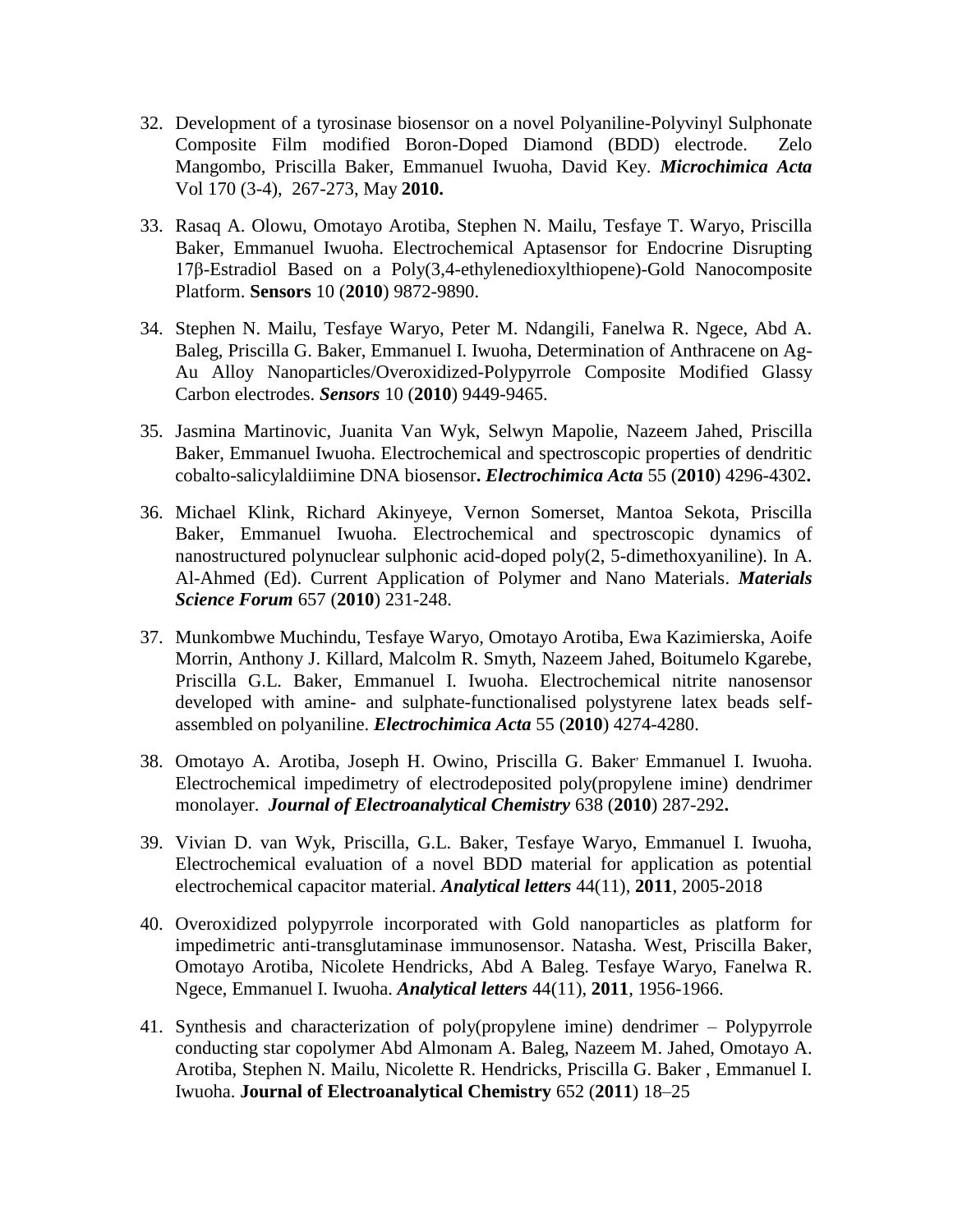- 42. Milua Masikini, Tesfaye T Waryo, Lundi Ngqongwa, Priscilla G Baker, Emmanuel I Iwuoha. Hydroxy-iron/β-cyclodextrin-film amperometric sensor for the endocrine disruptors substance Bisphenol A in aqueous medium with reduced fouling effects. *Analytical letters* 44(11), **2011**, 2047-2060.
- 43. Munkombwe Muchindu, Emmanuel Iwuoha, Edmund Pool, Natasha West, Nazeem Jahed, Priscilla Baker, Tesfaye Waryo, Avril Williams. Electrochemical ochratoxin A immunosensor system developed on sulphonated polyaniline. *Electroanalysis 23(1)***2011***,122-128.*
- 44. 3-Mercaptopropionic acid capped ZnSe quantum dot-cytochrome P450 3A4 enzyme biotransducer for 17b-estradiol. Peter M. Ndangili, Abongile M. Jijana, Priscilla G.L. Baker, Emmanuel I. Iwuoha. **Journal of Electroanalytical Chemistry**, 653 (1-2), **2011**, 67-74
- 45. Faiza J. Iftikhar, Priscilla G.L Baker, Abdul M. Baleg, Peter M. Ndangili, Stephen N. Mailu, Emmanuel I.Iwuoha (2011) Modulation of the interfacial electrochemistry of surfactant-functionalised polypyrrole chemical sensor systems, *Electrochimica Acta*, 56 (14) **2011**, 5214-5221.
- 46. Peter M. Ndangili, Abongile N. Jijana, Rasaq A. Olowu, Stephen N. Mailu, Fanelwa R. Ngece, Avril Williams, Tesfaye T. Waryo, Priscilla G.L. Baker, Emmanuel I. Iwuoha. Impedimetric Response of a Label-Free Genosensor Prepared on a 3- Mercaptopropionic Acid Capped Gallium Selenide Nanocrystal Modified Gold Electrode, *International Journal of Electrochemical Science*, 6, **2011**, 1438 – 1453.
- 47. Rachel F Ngece, Natasha West, Peter M Ndangili, Rasaq A Olowu, Avril Williams, Nicolette Hendricks, Stephen Mailu, Priscilla Baker, Emmanuel Iwuoha. A silver Nanoparticle/Poly (8-Anilino-1-Naphthalene Sulphonic Acid) Bioelectrochemical Biosensor System for the Analytical Determination of Ethambutol,, *International Journal of Electrochemical Science*, 6, **2011,**1820-1834.
- 48. Rasaq A Olowu, Avril Williams, Peter M Ndangili, Rachel F Ngece, Stephen N. Mailu, Priscilla Baker, Emmanuel Iwuoha. Impedimetry and microscopy of electrosynthetic poly(propylene thiophenoimine)-co-poly(3,4 ethylene dioxythiophene) dendritic star copolymer, *International Journal of Electrochemical Science***,** 6 (6), **2011**, 1855-1870.
- 49. Xolile Fuku, Faiza Iftikar, Euodia Hess, Emmanuel Iwuoha, Priscilla Baker. Cytochrome c biosensor for determination of trace levels of cyanide and arsenic compounds. *Analytica Chimica Acta*, Volume 730, 12 June **2012**, Pages 49–59.
- 50. Metal Nanoparticle Modified Polysulfone Membranes for Use in Wastewater Treatment: A Critical Review Heidi Lynn Richards, Priscilla G. L. Baker, Emmanuel Iwuoha. *Journal of Surface Engineered Materials and Advanced Technology*, Volume 2 (3A), July **2012**, p183-193.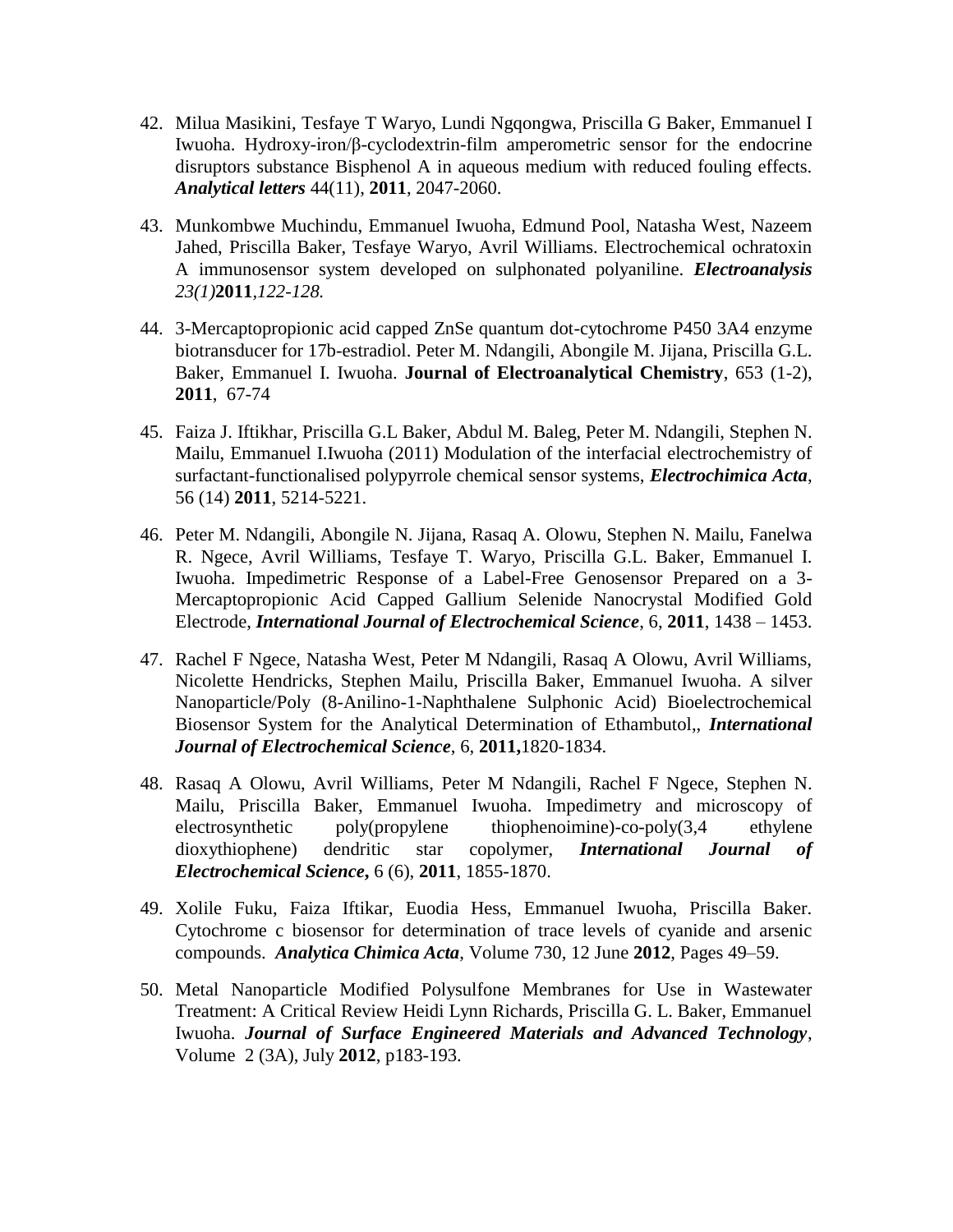- 51. Conducting polyamic acid membranes for sensing and site-directed immobilization of proteins. Noah, Naumih M.; Omole, Marcells; Stern, Samantha; Zhang, Siyi; Sadik, Omowunmi A.; Hess, Euodia H.; Martinovic, Jasmina; Baker, Priscilla G.L.; Iwuoha, Emmanuel I. *Analytical Biochemistry* vol. 428 issue 1 September 1, **2012**. p. 54-63.
- 52. Electronics of Conjugated Polymers (I): Polyaniline. Kerileng M. Molapo, Peter M. Ndangili, Rachel F. Ajayi, Gcineka Mbambisa, Stephen M. Mailu, Njagi Njomo, Milua Masikini, Priscilla Baker and Emmanuel I. Iwuoha. *Int. J. Electrochem. Sci*., 7 (**2012**) 11859 – 11875.
- 53. 3-Mercaptopropionic acid capped Ga2Se3nanocrystal-CYP3A4 biosensor for the determination of 17-alpha-ethinyl estradiol in water. E. Nxusani, P.M. Ndangili, R.A. Olowu, A. N. Jijana, T. Waryo, N. Jahed, R.F. Ajayi, P. Baker and E. Iwuoha. *Nano Hybrids* (1) p1-2, **2012**
- 54. Development of L-phenylalanine biosensor and its application to real sample analysis. Z A Mangombo, D Key, E I Iwuoha, P G L Baker. *Insciences J.* (Sensors) **2013,** 3(1), 1-23.
- 55. Highly sensitive gold overoxidized polypyrrole nanocomposite immunosensor for antitransglutaminase antibody. Natasha West, Priscilla Baker, Tesfaye Waryo, Fanelwa R Ngece, Emmanuel I Iwuoha, Ciara O'Sullivan, Ioanis Katakis. *Journal of Bioactive and Compatible Polymers* 28(2), p.167–177, **2013**
- 56. Few-layer Binder Free Graphene Modified Mercury Film Electrode for Trace Metal Analysis by Square Wave Anodic Stripping Voltammetry. Salma Zbeda, Keagan Pokpas, Salam Titinchi, Nazeem Jahed, Priscilla G. Baker and Emmanuel I. Iwuoha. *Int. J. Electrochem. Sci*., 8 (**2013**) 11125 – 11141.
- 57. Baker, Priscilla GL, Nazeem Jahed, Tesfaye Waryo, Kenneth I. Ozoernena, and Njagi Njomo. "Electrokinetic and Impedimetric Dynamics of FeCo-Nanoparticies on Glassy Carbon Electrode." Nano Hybrids Vol. 3 (**2013**) 1-23.
- 58. Polysulfone Nanocomposite Membranes with improved hydrophilicity. Lisebo Phelane, Francis N. Muya, Heidi L. Richards, Priscilla G.L. Baker, Emmanuel I Iwuoha. *Electrochimica Acta* 128, p. 326–335 (**2014**).
- 59. Graphenated tantalum (IV) oxide and poly (4-styrene sulphonic acid)-doped polyaniline nanocomposite as cathode material in an electrochemical capacitor. Njagi Njomo, Tesfaye Waryo, Milua Masikini, Chinwe O. Ikpo, Stephen Mailu, Oluwakemi Tovide, Natasha Ross, Avril Williams, Nolubabalo Matinise, Christopher E. Sunday, Noluthando Mayedwa, Priscilla G.L. Baker, Kenneth I. Ozoemena, Emmanuel I. Iwuoha. *Electrochimica Acta* 28, p. 226-237 (**2014**).
- 60. Constitution of novel polyamic acid/polypyrrole composite films by in-situ electropolymerization. EH Hess, T Waryo, OA Sadik, EI Iwuoha, PGL Baker *Electrochimica Acta* 128, p439–447 (**2014**).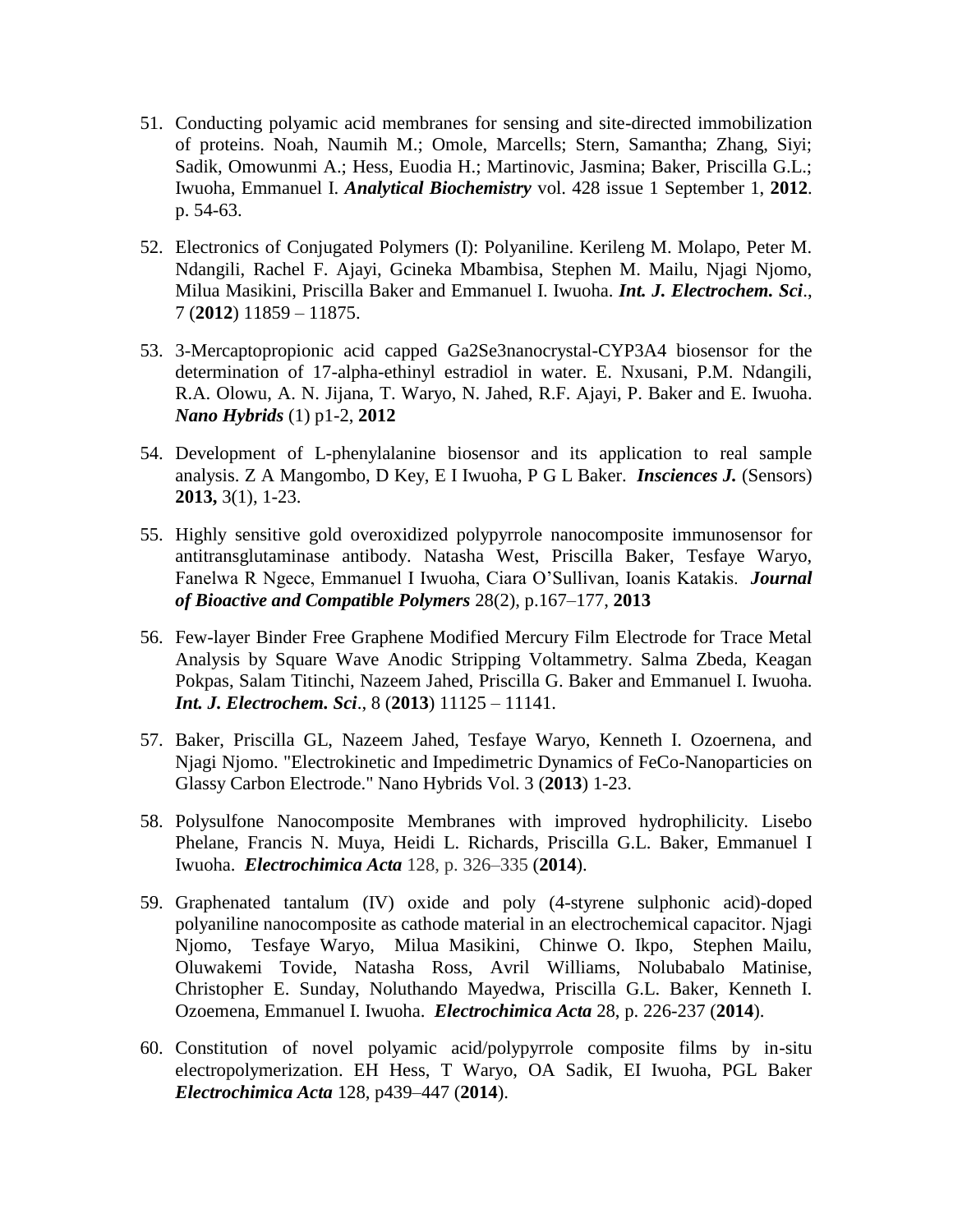- 61. Modulation of the matrix effect of nafion on tris(bipyridine) ruthenium(II) electrochemical probes by functionalisation with 4-nitrophenylazo graphene-gold nanocomposite Christopher E. Sunday, Mawethu Bilibana,Sinazo Qakala, Oluwakemi Tovide, Kerileng M. Molapo, Gertrude Fomo, Chinwe O. Ikpo, Tesfaye Waryo, Gcineka Mbambisa, Bulelwa Mpushe, Avril Williams, Priscilla G.L. Baker, Sibulelo Vilakazi, Robert Tshikhudo, Emmanuel I. Iwuoha. *Electrochimica Acta* 128 , p.128–137 **2014**,
- 62. Polyanilino-Carbon Nanotubes Derivatised Cytochrome P450 2E1 Nanobiosensor for the Determination of Pyrazinamide Anti-Tuberculosis Drugs. Unathi Sidwaba, Rachel F. Ajayi, Usisipho Feleni, Samantha Douman, Priscilla G.L. Baker, Sibulelo L. Vilakazi, Robert Tshikhudo, Emmanuel I. Iwuoha. *Nano Hybrids* (6) p.59-73, **2014**.
- 63. A nanosensor system based on disuccinimydyl–CYP2E1 for amperometric detection of the anti-tuberculosis drug, pyrazinamideInternational. R. F. Ajayi, U. Sidwaba, U. Feleni, S. F. Douman, E. Nxusani, L. Wilson, C. Rassie, O. Tovide, P. G. L. Baker, S. L. Vilakazi, R. Tshikhudo, E. I. Iwuoha. *Journal of Medical, Pharmaceutical Science and Engineering* 8 (2), p.1-5, **2014**.
- 64. Supramolecular Amperometric Immunosensor for Detection of Human Chorionic Gonadotropin. Mayreli Ortiz, Lindsay Wilson, Mary L. Botero, Priscilla Baker, Emmanuel Iwuoha, Alex Fragoso, Ciara K. O Sullivan. Electroanalysis 26, 1481 – 1487, **2014**.
- 65. Oluwakemi Tovide, Nazeem Jahed, Christopher E. Sunday, Keagan Pokpas, Rachel F. Ajayi, Hlamulo R. Makelane, Kerileng M. Molapo, Suru V. John,Priscilla G. Baker, Emmanuel I. Iwuoha. Electro-oxidation of anthracene on polyanilinographene composite electrode. *Sensors and Actuators B* 205, **2014,** 184–192.
- 66. Self-Assembled Monolayer of Cyclopentadienyl Ruthenium Thiolate Schiff Base-on-Gold, for Amperometric Detection of H2O2. Ticha, L. A., Baker, P. G., Abbo, H. S., Titinchi, S. J., & Iwuoha, E. I. Int. J. Electrochem. Sci, 9, **2014,** 7335-7350.
- 67. Graphenated polyaniline-doped tungsten oxide nanocomposite sensor for real time determination of phenanthrene. Tovide, Oluwakemi, Nazeem Jahed, Nurali Mohamed, Ezo Nxusani, Christopher E. Sunday, Abebaw Tsegaye, Rachel F. Ajayi, PGL Baker, E Iwuhoa. *Electrochimica Acta* 128, **2014,** 138-148.
- 68. A Fumonisins Immunosensor Based on Polyanilino-Carbon Nanotubes Doped with Palladium Telluride Quantum Dots. Masikini, M., Mailu, S. N., Tsegaye, A., Njomo, N., Molapo, K. M., Ikpo, C. O.,. & Iwuoha, E. I.. Sensors, 15(1), **2014,** 529-546.
- 69. Synthesis and Characterization of Polysulfone Hydrogels. Francis N. Muya, Lisebo Phelane, Priscilla G. L. Baker\*, Emmanuel I. Iwuoha; *Journal of Surface Engineered Materials and Advanced Technology*, **2014**, 4, 227-236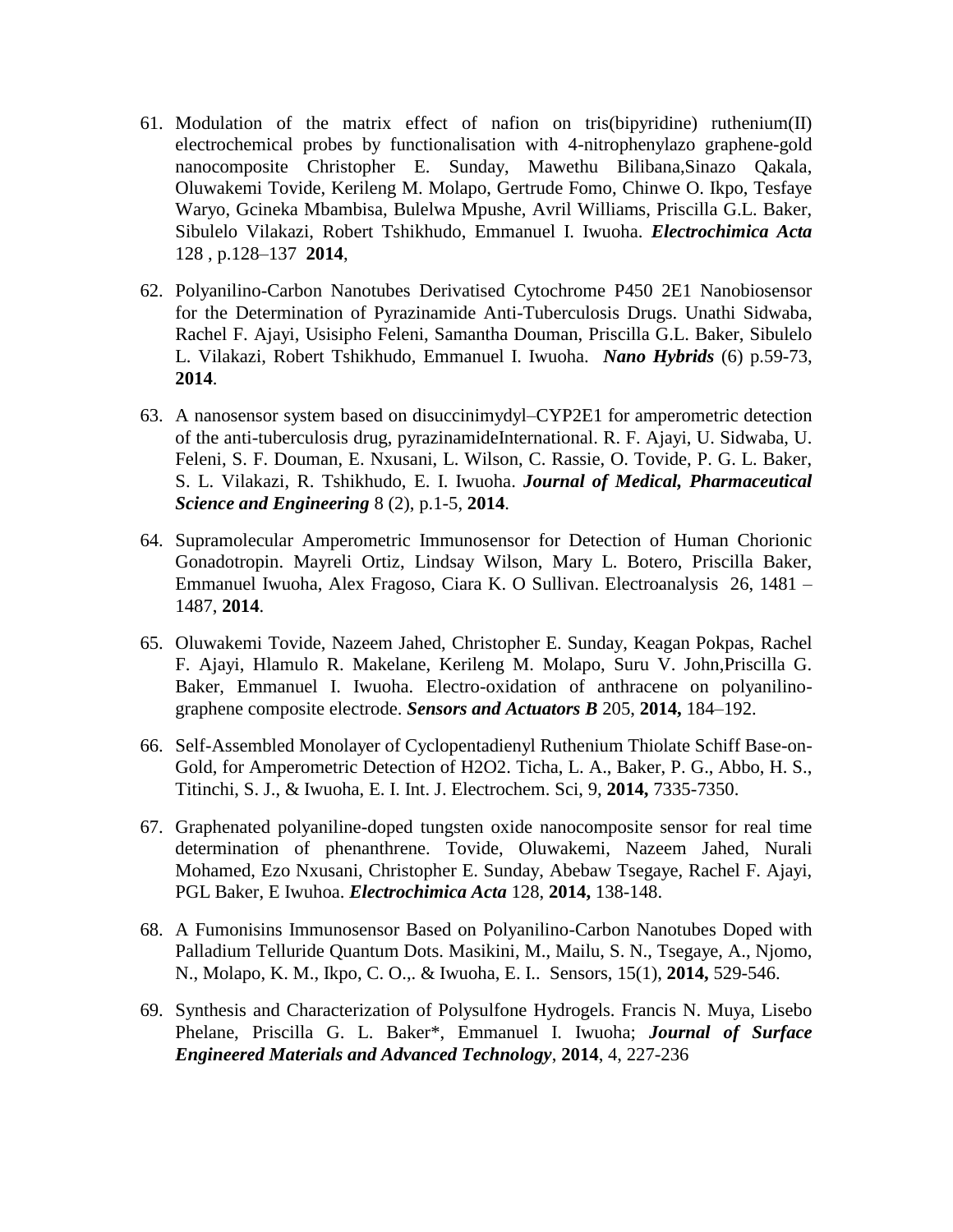- 70. Actuation Behaviour of a Derivatized Pyrrole Accordion Type Polymer. Meryck Ward, Shanielle Botha, Emmanuel Iwuoha, Priscilla Baker. *International Journal of Electrochemical Science* 9 (**2014**) 4776 - 4792
- 71. Application on Gold Nanoparticles-Dotted 4-Nitrophenylazo Graphene in a Label-Free Impedimetric Deoxynivalenol Immunosensor. Sunday, C. E., Masikini, M., Wilson, L., Rassie, C., Waryo, T., Baker, P. G., Iwuoha, E. I.. *Sensors*, 15(2), **2015** 3854-3871.
- 72. Environmental remediation of heavy metal ions from aqueous solution through hydrogel adsorption: A critical review. Francis Ntumba Muya, Christopher Sunday, Priscilla Baker, Emmanuel Iwuoha. *Water Science and Technology* 73 (5) 2016, 983-992.
- 73. Polypyrrole Derivatives in the Design of Electrochemically Driven Actuators. Meryck Ward, Priscilla Baker, Emmanuel Iwuoha, Pierre-Henri Aubert and Cedric Plesse; *Mini Reviews in Organic Chemistry* 12(5) **2015**: 414 – 423.
- 74. Organic Clathrate Compounds as Suitable Transducers in Electrochemical Sensing. Nohako, K. L., Baker, P. G., Iwuoha, E. I. *Int. J. Electrochem. Sci,* 10 (2015) 6959- 6974.
- 75. Microscopy and Electroanalysis of a First Generation Copperpoly(propyleneimine) Metallodendrimer System. Candice Rassie, Juanita van Wyk, Lindsay Wilson, Hlamulo R. Makelane, Usisipho Feleni, Unathi Sidwaba, Selwyn Mapolie2, Priscilla Baker, Emmanuel Iwuoha. *Int. J. Electrochem. Sci.,* 10 **(2015)** 432 – 444
- 76. Aptameric Recognition-Modulated Electroactivity of Poly(4-Styrenesolfonic Acid)- Doped Polyaniline Films for Single-Shot Detection of Tetrodotoxin. Gertrude Fomo, Tesfaye T. Waryo, Christopher E. Sunday, Abd A. Baleg, Priscilla G. Baker and Emmanuel I. Iwuoha. *Sensors* **2015**, *15*, 22547-22560.
- 77. A Fumonisins Immunosensor Based on Polyanilino-Carbon Nanotubes Doped with Palladium Telluride Quantum Dots. Milua Masikini, Stephen N. Mailu, Abebaw Tsegaye, Njagi Njomo, Kerileng M. Molapo, Chinwe O. Ikpo, Christopher Edozie Sunday, Candice Rassie, Lindsay Wilson, Priscilla G. L. Baker and Emmanuel I. Iwuoha. *Sensors* **2015**, 15, 529-546.
- 78. AC voltammetric transductions and sensor application of a novel dendritic poly(propylene thiophenoimine)-co-poly(3-hexylthiophene) star co-polymerHlamulo R. Makelane, Suru V. John, Tesfaye T. Waryo, Abd Baleg, Noluthando Mayedwa, Candice Rassie, Lindsay Wilson, Priscilla Baker, Emmanuel I. Iwuoha. *Sensors and Actuators B: Chemical* 227, **2016,** 320–327.
- 79. Non-enzymatic polyamic acid sensors for hydrogen peroxide detection. Zamfir, L. G., Rotariu, L., Marinescu, V. E., Simelane, X. T., Baker, P. G., Iwuoha, E. I., Bala, C. *Sensors and Actuators B: Chemical* 226, **2016**, 525-533.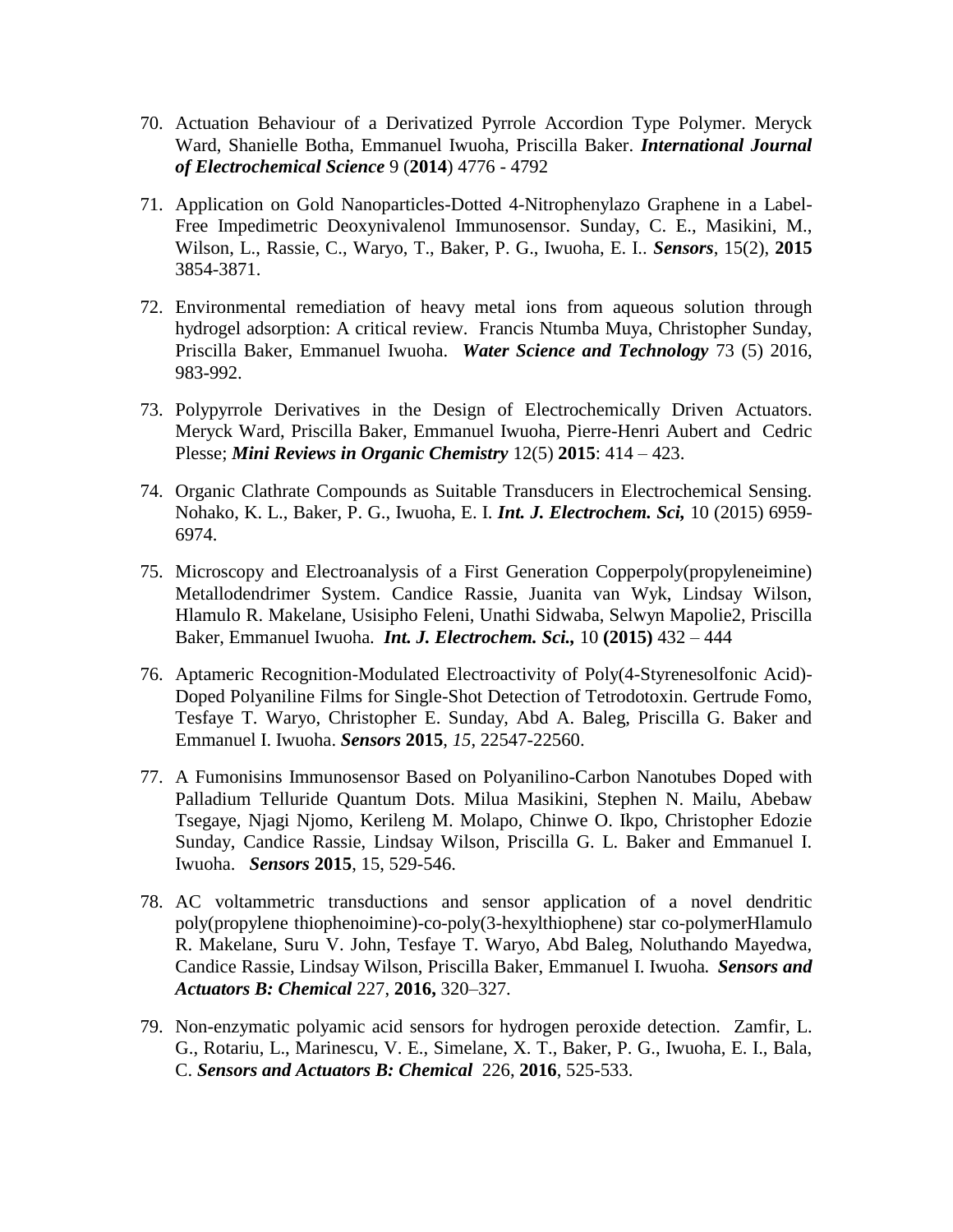- 80. Development of graphenated polyamic acid sensors for electroanalytical detection of anthracene. S. Hamnca, M. Ward, X. T. Ngema, E. I. Iwuoha, P. G. L. Baker,, *Journal of Nano Research*, 43, **2016**, 11-22.
- 81. Label Free Poly (2, 5-dimethoxyaniline)–Multi-Walled Carbon Nanotubes Impedimetric Immunosensor for Fumonisin B1 Detection. Masikini, M., Williams, A.R., Sunday, C.E., Waryo, T.T., Nxusani, E., Wilson, L., Qakala, S., Bilibana, M., Douman, S., Jonnas, A. and Baker, P.G; *Materials*, 9(4) **2016**, p.273.
- 82. Optoelectronics of Stochiometrically Controlled Palladium Telluride Quantum Dots. M. Masikini, P. M. Ndangili, C. O. Ikpo, U. Feleni, S. F. Douman, U. Sidwaba, T. Waryo, P. G. L. Baker, E. I. Iwuoha; *Journal of Nano Research*, 40, **2016**, 29-45.
- 83. Photoluminescence quenching of poly(octylfluorenylbenzothiadiazole) luminophore by n-type cobalt(II) salicylaldimine metallodendrimer. Suru Vivian John, Noluthando Mayedwa, Chinwe Ikpo, Lerato Yvonne Molefe, Miranda Mengwi Ndipingwi, Nomxolisi Ruth Dywili, Juanita Van Wyk, Selwyn F. Mapolie, Priscilla Baker, Emmanuel Iwuoha. *Synthetic Metals*, 220, **2016**, 114–122.

### **Chapters in books:**

- 1. Electrocatalytic sensor applications of nanostructured polypyrroles and polythiophenes. Richard Akinyeye, Immaculate Michira, Shanielle Botha, Priscilla Baker and Emmanuel Iwuoha. *Recent Advances in Analytical Electrochemistry*, 2007: 99-136 ISBN: 978-81-7895-274-1. Chapter 4, Edited by: Kenneth I. Ozoemena
- 2. Anthracene Sulfonic Acid-Doped Polyanilines: Electrodynamics and Application as Amperometric Peroxide Biosensor. Immaculate N. Michira, M. Klink, R. O. Akinyeye, V. Somerset, M. Sekota, A. Al-Ahmed, P. G. L Baker, Emmanuel I. Iwuoha. *Recent Advances in Analytical Electrochemistry*, **2007**: 137-166 ISBN: 978-81-7895-274-1. Chapter 5, Edited by: Kenneth I. Ozoemena
- 3. Electrochemical impedance spectroscopy of transition metal doped tin oxide thin film materials as potential oxidative catalysts. PGL Baker, AM Crouch, RD Sanderson. *. Recent Advances in Analytical Electrochemistry*, **2007**: 279-307 ISBN: 978-81-7895-274-1. Chapter 10, Edited by: Kenneth I. Ozoemena.
- 4. Amperometric Sensors: Emmanuel Iheanyichukwu Iwuoha, Amir Al-Ahmed, Mantoa Sekota, Tesfaye Waryo, Priscilla Baker**.** *Encyclopedia of Supramolecular* **Chemistry ,** p1-18, Taylor & Francis (**2007**).
- 5. "Sensors and Sensor Technology" Special issue Electrochimica Acta 55 (14) 30 May 2010. Proceedings from 1<sup>st</sup> International symposium on Electrochemistry, 9-11 July **2008**, Bellville, South Africa. PGL Baker (conference chairperson and special issue Guest Editor).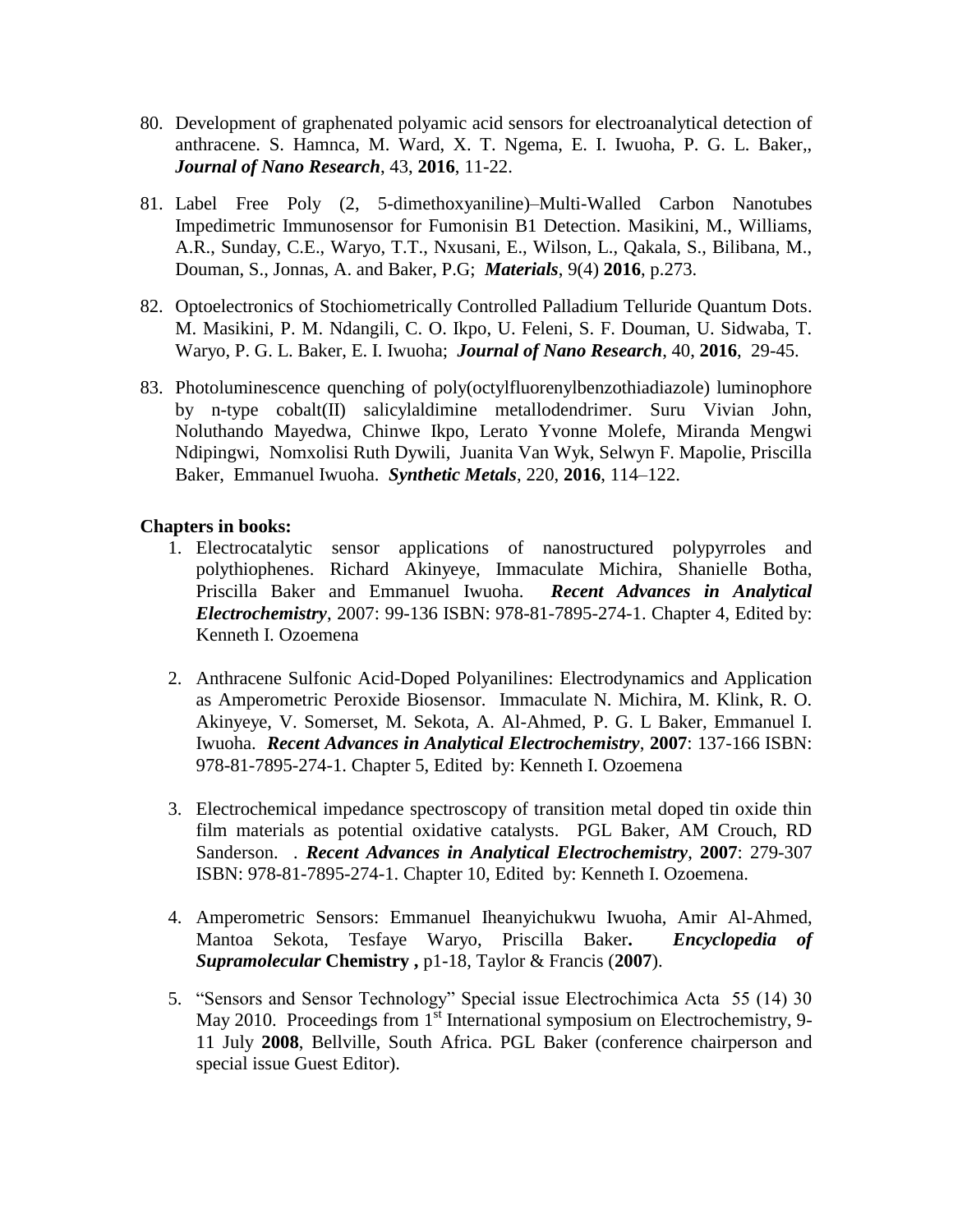- 6. Vernon Somerset, Priscilla Baker, Emmanuel Iwuoha. Mercaptobenzothiazole-on-Gold Organic Phase Biosensor Systems: Thick-Film Biosensors for Organophosphate and Carbamate Pesticide Determination. In V.S. Somerset (Ed.), *Intelligent and Biosensors***,** INTECH, Croatia, **2010**, Chapter 9, pp. 185-204**.**
- 7. Rachel Ngece, Nicolette Hendricks, Natasha West, Peter Ndangili, Abngile Jijana, Stephen Mailu, Tesfaye Waryo, Priscilla Baker, Emmanuel Iwuoha. A silver nanoparticles-poly (8-anilino-1 naphthalene sulphonic acid) bioelectrochemical sensor system for the determination of etham butol. *Biomedical applications of nanostructured material*, 263-268 (**2010**) Macmillan Publishers India Limited. Edited by V Rajendran, BHillbrands, P Prabu and KE Geckeler.
- 8. N West, E Iwuoha, C O'Sullivan, P Baker, T Waryo, M Muchindu, A Williams, R Olowu, R Ngece and N Hendricks. Polymeric nanocomposite immunosensor for the biomarker of gluten intolerance autoimmune disorder. , 269-274 (**2010**) Macmillan Publishers India Limited. Edited by V Rajendran, BHillbrands, P Prabu and KE Geckeler.

## *CONFERENCES AND TALKS: (2005-)*

- 1. Akinyeye R, Iwuoha E, Baker PGL. *Electrochemical Preparation and Characterisation of Novel Polypyrrole Conductive Polymers*. 8th IUPAC Conference on Macromolecules and materials Science. 4-9 June 2005, Flic en Flac, Mauritius.
- 2. Akinyeye R, Iwuoha E, Baker PGL. *Interfacial Electrochemistry of Modified Conductive Polymer Sensor Material.* Instrumental methods of analysis conference (IMA2005) 6-12 October 2005, Crete, Greece.
- 3. Akinyeye R, Iwuoha E, Baker PGL. *Interfacial Electrochemistry of Modified Conductive Polymer Sensor Material.* Meeting of the Portuguese Chemical Society. 26 October 2005; Coimbra, Portugal.
- 4. Akinyeye R, Iwuoha E, Baker PGL. *Electrochemical characterisation of novel conductive polymers by Electrochemical Impedance Spectroscopy*. East and southern Africa Environmental Chemistry Workshop (ESAECW) and 6<sup>th</sup> Theoretical Chemistry workshop in Africa (TCWA), 4-10 December 2005; Windhoek, Namibia.
- 5. RO Akinyeye, I Michira, M Sekota, A Al Ahmed, R Khan, PGL Baker, D Tito, CMA Brett, M Kalaji and E Iwuoha. *Electrochemical synthesis and characterization of 1,2-Naphthaquinone-4-sulfonic acid doped polypyrrole.* 11<sup>th</sup> International conference ESEAC, Bordeaux, June 9-12, 2006
- 6. Baker, Priscilla; Michira, Immaculate; Akinyeye, Richard; Al-Ahmed, Amir; Sekota, Mantoa; Haile Michael, Alemu; Ngila, Jane-Catherine; Iwuoha, Emmanuel. *Electrokinetics of Anthracene Sulfonic Acid-Doped Polyaniline*  Biosensor for Diazinon. 9<sup>th</sup> KAC, 2-4 November 2006, Marrakech, Morocco.
- 7. PGL Baker, M J Klink, I Michira, M Sekota, A Al Ahmed E Iwuoha. *Electrochemical evaluation of novel polyaniline nanomaterials and their*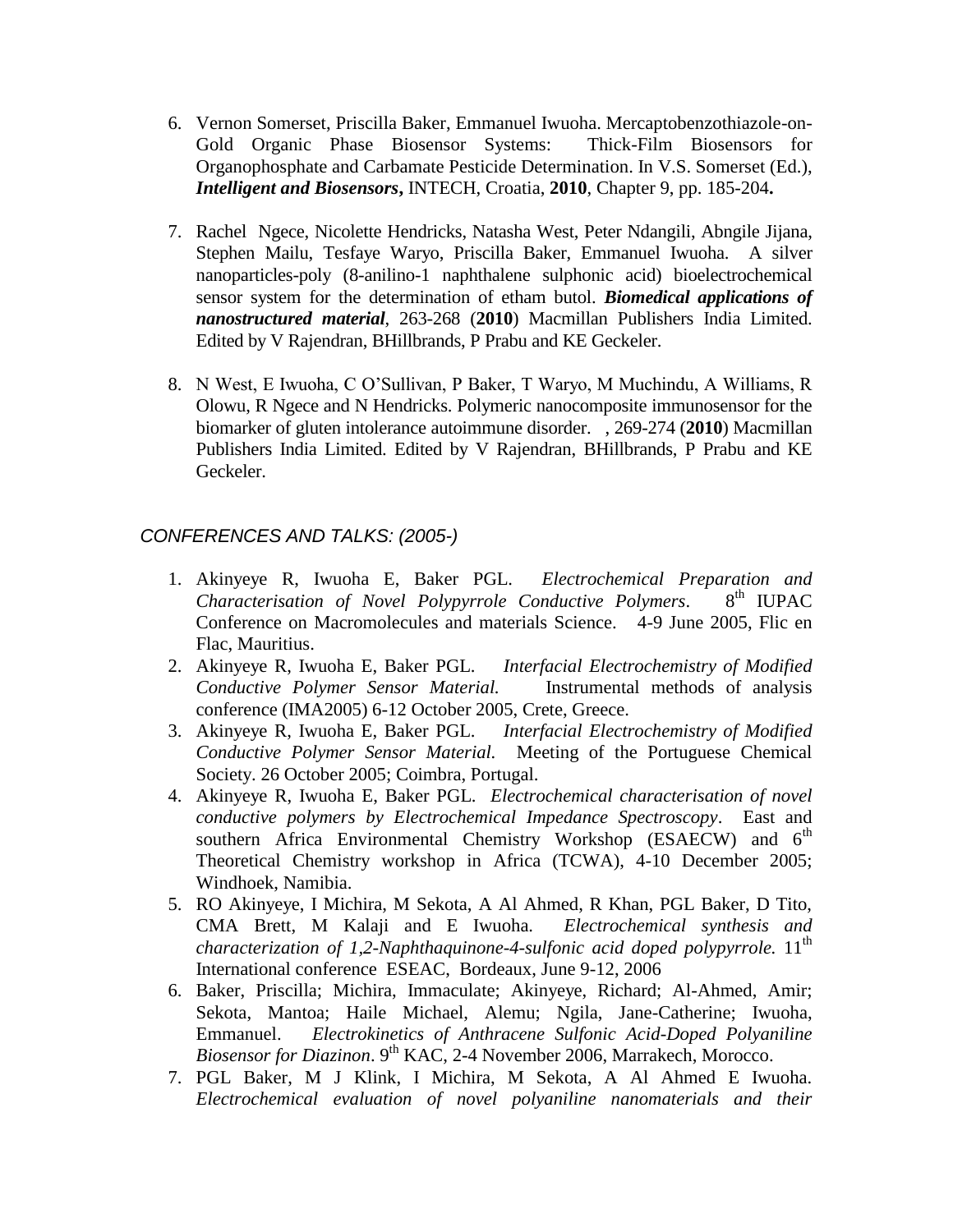suitability as electrocatalysts. 38<sup>th</sup> Convention of SACI, 1-8 December 2006, Durban, South Africa.

- 8. Priscilla G.L. Baker, Joseph H. O. Owino, Anna Ignaszak, A. Al-Ahmed, Hailemichael Alemu, Jane Catherine Ngila, Emmanuel I. Iwuoha. *Synthesis and characterization of poly (2-hydroxyethyl methacrylate) (P-(HEMA))-polyaniline based hydrogel composites.* INORG007, 8-12 July 2007, Club Mykonos, South Africa.
- 9. Richard Akinyeye, Michael Klink, Amir-Al-Ahmed, Anna Ignaszak, Priscilla Baker and Emmanuel Iwuoha. Impedimetric Applications of nanostructured conducting 1, 2-naphthaquinone-4-sulphonated polypyrrole for the determination of benzidine and naphthalene. *ICMAT, 1-7 July 2007, Singapore.*
- 10. M.S. Maoela, P.G.L. Baker\*, E. Iwuoha\*, W.T. Mabusela, A.Ignaszak, A. Al-Ahmed, T.T. Waryo. *Superoxide dismutase biosensor for the amperometric detection of antioxidants*. 58th Annual Meeting of the International Society of Electrochemistry, 9-14 September 2007, Bannf, CANADA.
- 11. Nicolette R. Hendricks, A. Ahmed, P. Baker, Emmanuel I. Iwuoha. *Amperometric CYP3A4 nanosensor system based on layer-by-layer assembly of polyaniline on carbon nanotube.*  $6^{th}$  ISE Spring meeting, Foz do Iguaço, Brazil – 16-19 March 2008
- 12. Priscilla Baker, Joseph Owino, Amir-Al-Ahmed, Tesfaye Waryo, Emmanuel Iwuoha. *Characterisation of poly (2-hydroxyethyl methacrylate) (P-(HEMA)) polyaniline based hydrogel composites and their use as innovative amperometric immunosensors*. Biosensors World Congress, 14-16 May 2008, Shanghai, China
- 13. **Invited speaker:** PGL.Baker , Z.A. Mangombo, T.T.Waryo, Amir Al-Ahmed, E.I.Iwuoha, D.L.Key *Electrochemcical Impedance analysis of L-phenylalanine biosensor constructed on a conductive polymer modified Boron doped diamond platform .* 59<sup>th</sup> ISE meeting Seville, Spain, 7-11 September 2008.
- 14. Z.A. Mangombo, E.I.Iwuoha, D.L.Key, T.T.Waryo, Amir Al-Ahmed, PGL.Baker. Amperometric detection of L-pheylalanine using boron doped diamond electrode modified with polyaniline composite film. 19<sup>th</sup> European conference -Diamonds2008, 7-11 September 2008, Sitge Spain.
- 15. Z.A. Mangombo, T.T.Waryo, Amir Al-Ahmed, PGL.Baker\* , E.I.Iwuoha *BDDtyrosinase composite biosensor for the detection of L-phenylalanine.* 39<sup>th</sup> Convention of SACI , 1-8 December 2008, Stellenbosch, South Africa.
- 16. Synthesis and electrochemical modulation of the actuator properties of a polypyrrole directed phenazine derivative for implementation as a molecular hinge; Priscilla G L Baker, Shanielle Botha, and Emmnanuel Iwuoha. ECHEMS Germany 7-9 June 2009.
- 17. **Invited speaker:** PGL.Baker, Z.A. Mangombo, T.T.Waryo, Amir Al-Ahmed, E.I.Iwuoha, D.L.Key. BDD-tyrosinase biosensor systems and the detection of Lphenylalanine in real samples;. Fourth International Workshop on "Biosensors for Food Safety and Environmental Monitoring" TANGIER-Morocco- 01st to 03rd October, 2009
- 18. PGL Baker, Z Mangombo, E Iwuoha, D Key. Impedance characteristics of novel BDD composites for electrical double-layer capacitors; 1st Bio-Sensing Technology Conference,10-12 November 2009, Bristol, UK.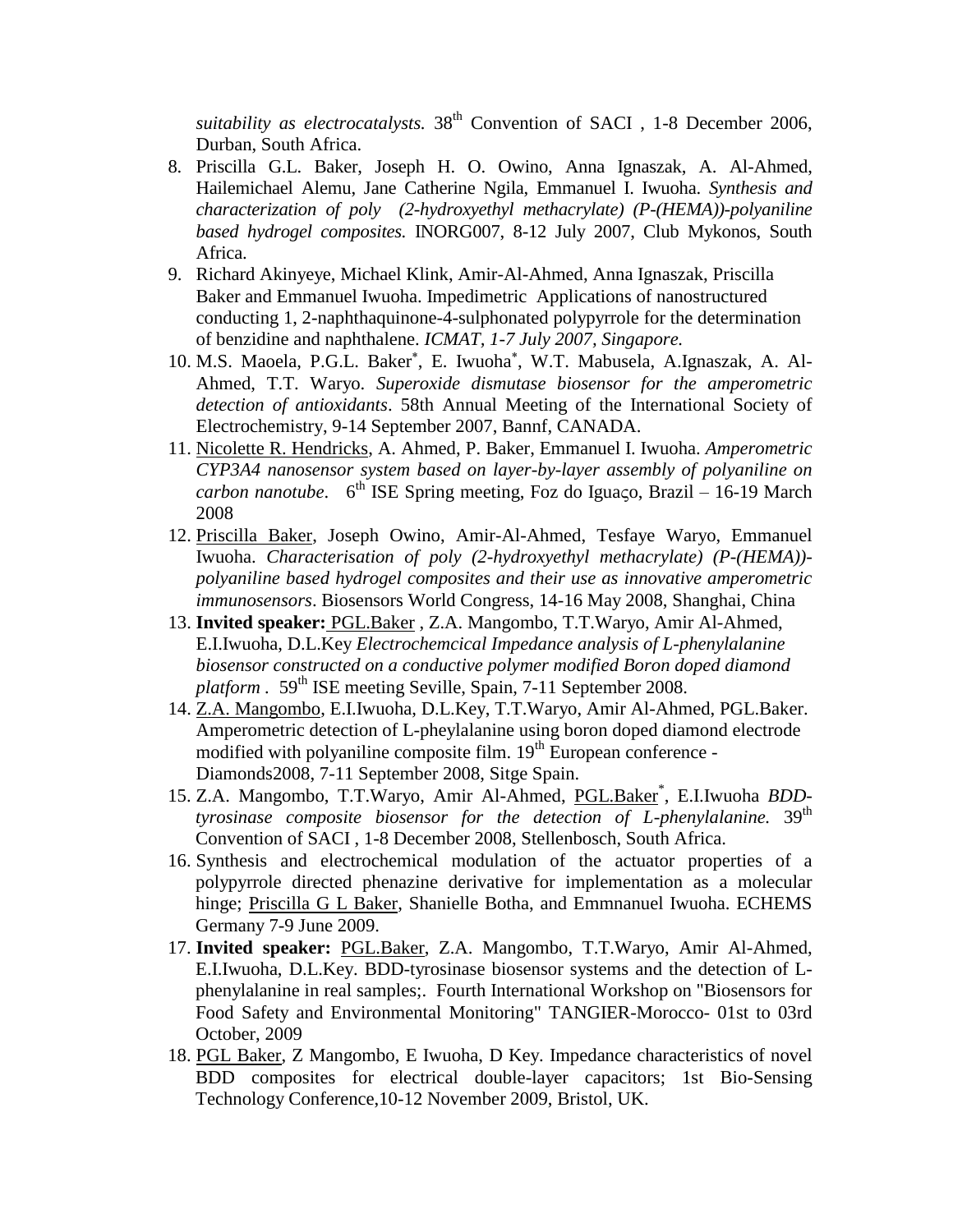- 19. **Keynote:** Priscilla G L Baker, Euodia H Hess, Tesfaye Waryo, Emmanuel Iwuoha. End functionalisation of commercial BDD electrodes with Sulphur and Nitrogen functionality for improved immobilization of proteins;  $4<sup>th</sup>$  international workshop on Surface Modification for Chemical and Biochemical Sensing (SMCBS). 6-10 November 2009, Krakow, Poland
- 20. Priscilla G L Baker , Faiza Iftikhar, and Emmnanuel Iwuoha.Electrochemical modulation of the actuator properties of a polypyrrole directed phenazine derivative for implementation in controlled drug delivery  $61<sup>st</sup>$  Annual meeting of the International Society for Electrochemistry; 26 September 2010 – 01 October 2010, Nice France.
- 21. **Member of the organizing committee & Keynote speaker:** PGL Baker, F Iftikhar, E Iwuoha. Polypyrrole directed phenazine derivatives as actuator systems for controlled drug delivery. Analitika 2010, 6-9 December 2010, Stellenbosch South Africa.
- 22. **Member of the organizing committee & Invited speaker**: PGL Baker, FJ Iftikhar, . T Waryo, EI Iwuoha. Modulation of the interfacial electrochemistry of surfactant-functionalised polypyrrole chemical sensor systems. 11th International Conference on Frontiers of Polymers and Advanced Materials, 22-27 May 2013, Pretoria South Africa**.**
- 23. Priscilla Baker, Euodia Hess, Emmanuel Iwuoha, Nontle Mniki, Tesfaye Waryo. Plasmonic properties of novel conductive polymer nanocomposites. 10th Spring Meeting, ISE : New approaches to nanostructuring electrodes for electroanalysis and energy storage, 15 - 18 April, 2012, Perth, Australia
- 24. Milua Masikini,Tesfaye Waryo, Priscilla Baker. Optoelectronic and Spectroscopic Properties of Orthorhombic PdTe Colloidal Quantum Dots. 63<sup>rd</sup> ISE Annual Meeting: Electrochemistry for Advanced Materials, Technologies and Instrumentation. 19-24 August, 2012, Prague, Czech Republic
- 25. **Plenary speaker:** PGL Baker. Electroanalytical Evaluation of Polymeric Nanocomposites and their application in advanced micro-sensing systems. International workshop: Recent Advances in Micro/Nano Sensors for Mono- and Multi-Target Assays",; 19 -23 May 2013, Kyiv, Ukraine.
- 26. PGL Baker, HL Richards, L Phelane. Electrochemical evaluation of hydrophilic polysulfone membrane material performance. 64th Annual Meeting of the International Society of Electrochemistry: Electrochemistry for a New Era. 8 - 13 September 2013, Santiago de Querétaro, Mexico
- 27. **Keynote**: Electrochemical evaluation of hydrophilic polysulfone membrane material performance. Priscilla GL Baker, Lisebo Phelane, Francis Muya, Emmanuel Iwuoha 39th Convention of SACI , East London, 1-6 December 2013, East Londen, South Africa.
- 28. **Invited oral:** Electrochemistry of polysulfone nanocomposites. PGL Baker, F Muya, L Phelane. SPQ Analytika. Coimbra, Portugal 13-15 April 2014.